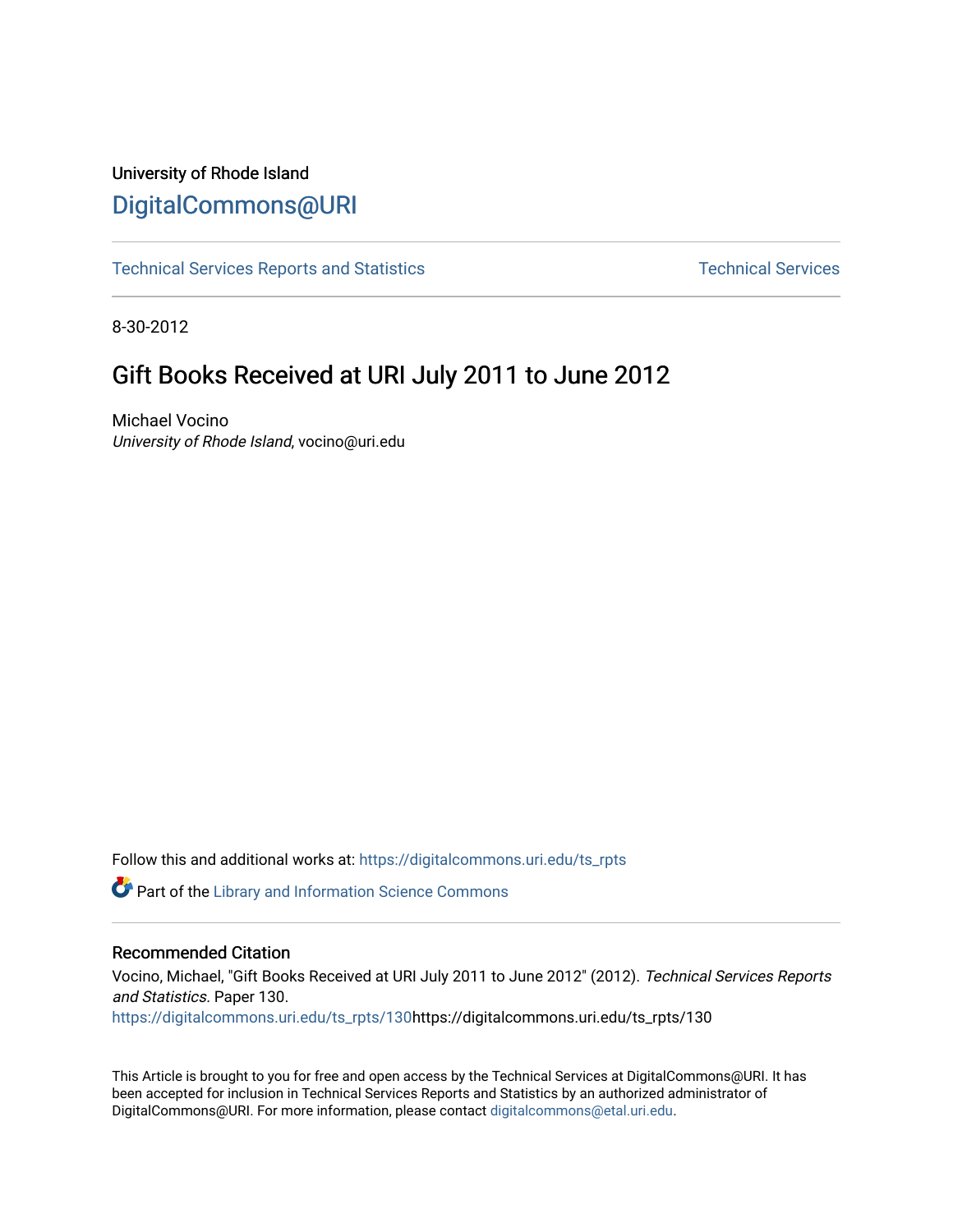### Gift Books Received at

#### URI July 2011 to June

| 2012         |                                |                          |
|--------------|--------------------------------|--------------------------|
| DATE         | <b>NAME</b>                    | No. of TITLES            |
| $1-Jul-11$   | Metcalf Institue, URI          | 11                       |
| $5-Jul-11$   | Burkett, John                  | 13                       |
| 20-Jul-11    | Budig, Gene A.                 | 1                        |
| 25-Jul-11    | Manganelli, Erica              | 3                        |
| 26-Jul-11    | Pogorzelski, Henry             | 3                        |
| 26-Jul-11    | Roworth, Wendy                 | 13                       |
| 27-Jul-11    | Gaudet, Kathy                  | 125                      |
| $2$ -Aug-11  | Weisbord, Robert               | 120                      |
| $3-Aug-11$   | Malta, Victor                  | 1                        |
| $6$ -Aug-11  | Raphael, Robert and Vicki Moss | 16                       |
| 12-Aug-11    | Banick, Cheryl                 | 1                        |
| 19-Aug-11    | PSC and History Depts. URI     | 425                      |
| 19-Aug-11    | Shippe, Patricia M.            | 4                        |
| 26-Aug-11    | Carey, Elizabeth T.            | 9                        |
| 26-Aug-11    | West, Niels                    | 21                       |
| 31-Aug-11    | Barnett, Stanley               | 74                       |
| $1-Sep-11$   | Giroux, Normand M.             | 39                       |
| $12$ -Sep-11 | McGhee, Ida                    | $\overline{2}$           |
| 20-Sep-11    | Malina, Marilyn                | 9                        |
| 20-Sep-11    | Pitts, Elisabeth               | 62                       |
| 21-Sep-11    | Giroux, Normand M.             | 111                      |
| $23-Sep-11$  | Barnett, Stanley               | 30                       |
| $30-Sep-11$  | Sisson, Kenneth                | 20                       |
| $7-Oct-11$   | Moore, Lee                     | 1                        |
| 14-Oct-11    | Wyly,                          | 3                        |
|              | Sam                            |                          |
| 17-Oct-11    | Carrano, Frank                 | 3                        |
| 21-Oct-11    | Welters, Linda                 | $\overline{\mathcal{L}}$ |
| 26-Oct-11    | Elizabeth, Pam                 | $\overline{2}$           |
| 26-Oct-11    | Speaks, Tiki                   | 12                       |
| $1-Nov-11$   | Sherwood, Jessica H.           | $\mathbf{1}$             |
| $2-Nov-11$   | Nilsen, Norman and Micheline   | 226                      |
| $2-Nov-11$   | Weisbord, Robert               | 300                      |
| $4-Nov-11$   | Rosenbaum, Sara                | 1                        |
| $7-Nov-11$   | Burkhardt, Joanna              | 20                       |
| 10-Nov-11    | Troskosky, Christopher         | -1                       |
| $10-Nov-11$  | Barnett, Stanley               | 19                       |
| 11-Nov-11    | Rathemacher, Andree            | 8                        |
| 11-Nov-11    | Devin, Robin                   | 6                        |
| 22-Nov-11    | Giroux, Normand M.             | 49                       |
| 23-Nov-11    | Tyler, Gerry S.                | 260                      |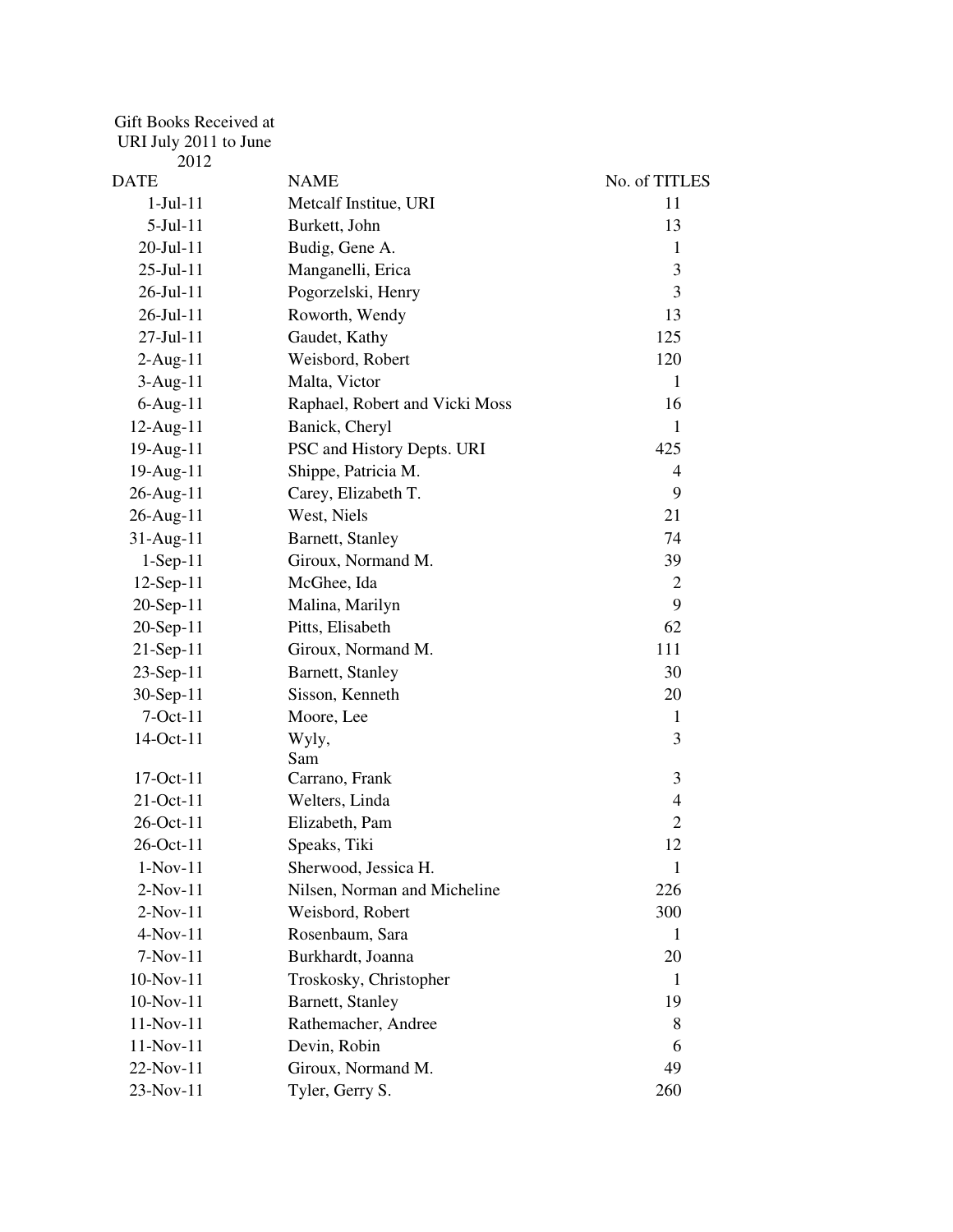| 23-Nov-11       | Devin, Robin               | 4              |
|-----------------|----------------------------|----------------|
| $5$ -Dec-11     | Vaccaro, Annemarie         | 1              |
| $5$ -Dec-11     | Budig, Gene A.             | $\mathbf{1}$   |
| $6$ -Dec-11     | Irvine, Steven             | $\mathbf{1}$   |
| 14-Dec-11       | Chang, Pei                 | 5              |
| $15$ -Dec- $11$ | Tompkin, Ian A.            | 4              |
| $19$ -Dec-11    | Ciccomascolo, Lori E.      | 1              |
| $22$ -Dec-11    | Weisbord, Robert           | 400            |
| $11-Jan-12$     | Amador, Jose A.            | 1              |
| $12$ -Jan- $12$ | Weisbord, Robert           | 160            |
| $17-Jan-12$     | Alexander, Patricia        | 1              |
| $23$ -Jan-12    | McCray, John Jr.           | 12             |
| $25$ -Jan- $12$ | Endressen, Mia Bredine     | 1              |
| $26$ -Jan- $12$ | Schoelkopf, Julia          | 3              |
| $30$ -Jan-12    | McGhee, Ida                | $\mathbf{1}$   |
| $1-Feb-12$      | <b>Bridge Publications</b> | 1              |
| $2$ -Feb-12     | Weisbord, Robert           | 140            |
| 10-Feb-12       | D'Andrea, David            | 3              |
| 20-Feb-12       | Mininger, Thomas           | 1              |
| $1-Mar-12$      | Grandin, John              | $\mathbf{1}$   |
| 5-Mar-12        | Weeden, Toni               | 6              |
| $6$ -Mar-12     | Hutchinson, Charles        | 46             |
| $7-Mar-12$      | Frater, Stephen            | $\mathbf{1}$   |
| 19-Mar-12       | Rice, Michael              | 2              |
| 20-Mar-12       | Glomski, Chester A.        | $\mathbf{1}$   |
| 22-Mar-12       | Beckman, Carl              | 7              |
| 26-Mar-12       | Weisbord, Robert           | 180            |
| 26-Mar-12       | Ravello, Joanna            | 25             |
| 27-Mar-12       | Garrison, Lee Ann          | 1              |
| 29-Mar-12       | Bernardi, Albert           | 275            |
| 29-Mar-12       | Byrd, David                | 1              |
| 29-Mar-12       | Gilton, Donna              | 1              |
| $1-Apr-12$      | Trigon-Knihy Publ.         | $\overline{2}$ |
| $2$ -Apr-112    | Etchingham, John B.        | 12             |
| $5-Apr-12$      | Devin, Robin               | 1              |
| $9-Apr-12$      | Weisbord, Robert           | 75             |
| $10-Apr-12$     | Rathemacher, Andree        | 1              |
| $12$ -Apr- $12$ | McKinney, W. Lynn          | 8              |
| $12$ -Apr- $12$ | Hollinshead, Mary B.       | 1              |
| $16$ -Apr- $12$ | Rathemacher, Andree        | 3              |
| $17-Apr-12$     | Miller, Jean               | 1              |
| $23$ -Apr-12    | Burkhardt, Joanna          | 1              |
| 24-Apr-12       | Weisbord, Robert           | 70             |
| $8-May-12$      | Weisbord, Robert           | 160            |
| 15-May-12       | Palm, William J.           | $\mathbf{1}$   |
|                 |                            |                |